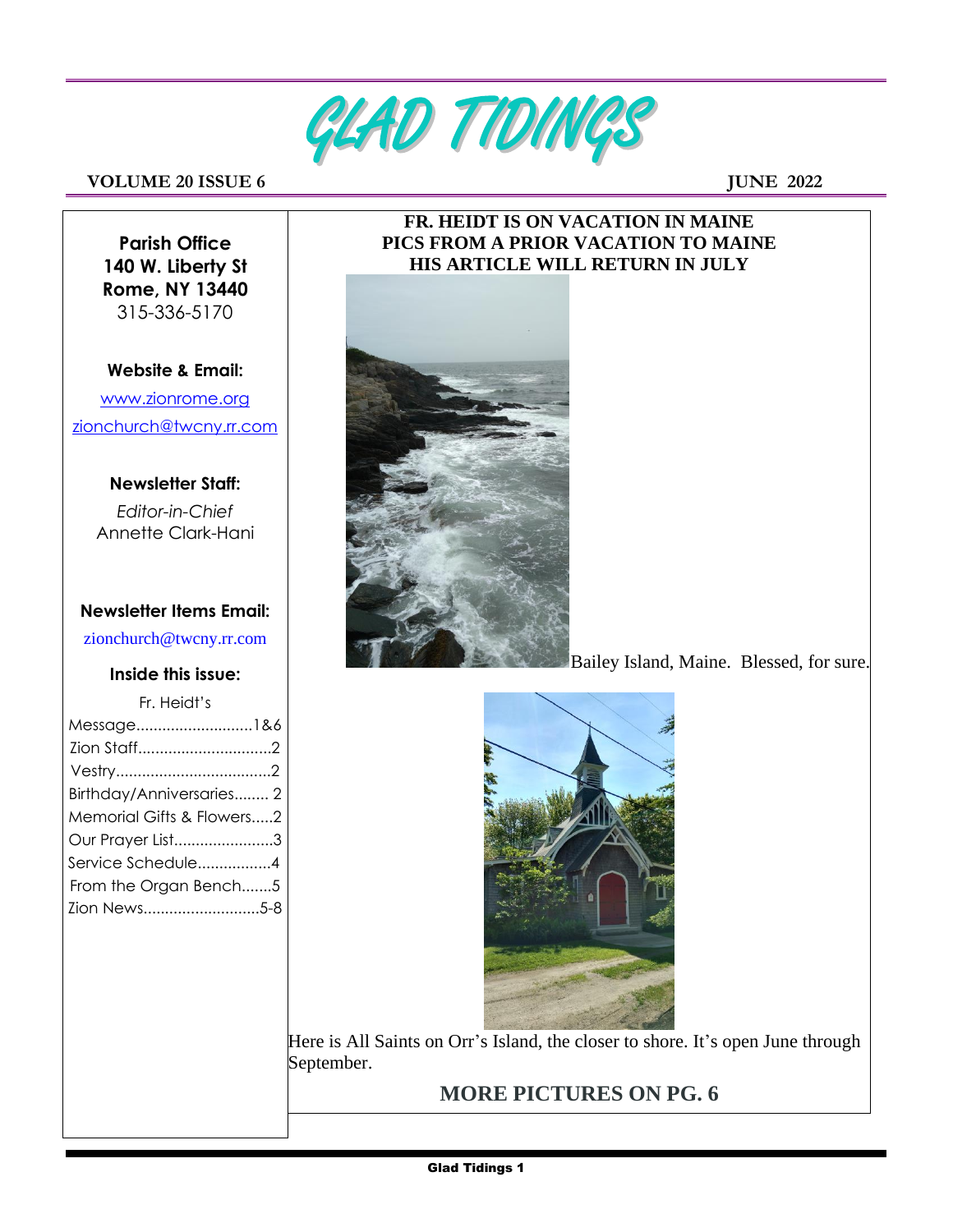



Jane Padrón, Warden ('23) Willie Talmadge, Warden ('24) Annie Deacon ('23), Wayne Osborne ('23), Brenda Outwater ('24), Sandie Latimer ('24), Michelle Luvisi (`25), and Jack Kelly ('25). Vacant, Clerk of Vestry Michael Rescigno, Treasurer

June 1 Ann Gambier June 4 William Magee June 6 David Wiggins June 8 Deborah Stitt



June 9 Tom Krahl June 14 Vickey Todora June 16 Sue Lee June 28 Tiffany Thomason



Happy June Anniversary to:

June 4 Revd.'s Dick & Sarah Lewis June 5 Ruth & Rick Weltz June 14 Kevin & Sue Lee June 24 Jonathon & Samantha Jones June 27 jane & Angel Padrón

Memorial Gifts and Flowers - Given to the Glory of God

#### **ALTAR FLOWERS-Cost \$35-Altar Flowers**

**June 5-Given By: Tina & Mike Rescigno; June 12- June 19- June 26-Given By: Tina & Mike Rescigno; Candle Oil & Bulletins-Cost \$10-ALL THE TIME**

**June 5- June 12- June 19- June 26-**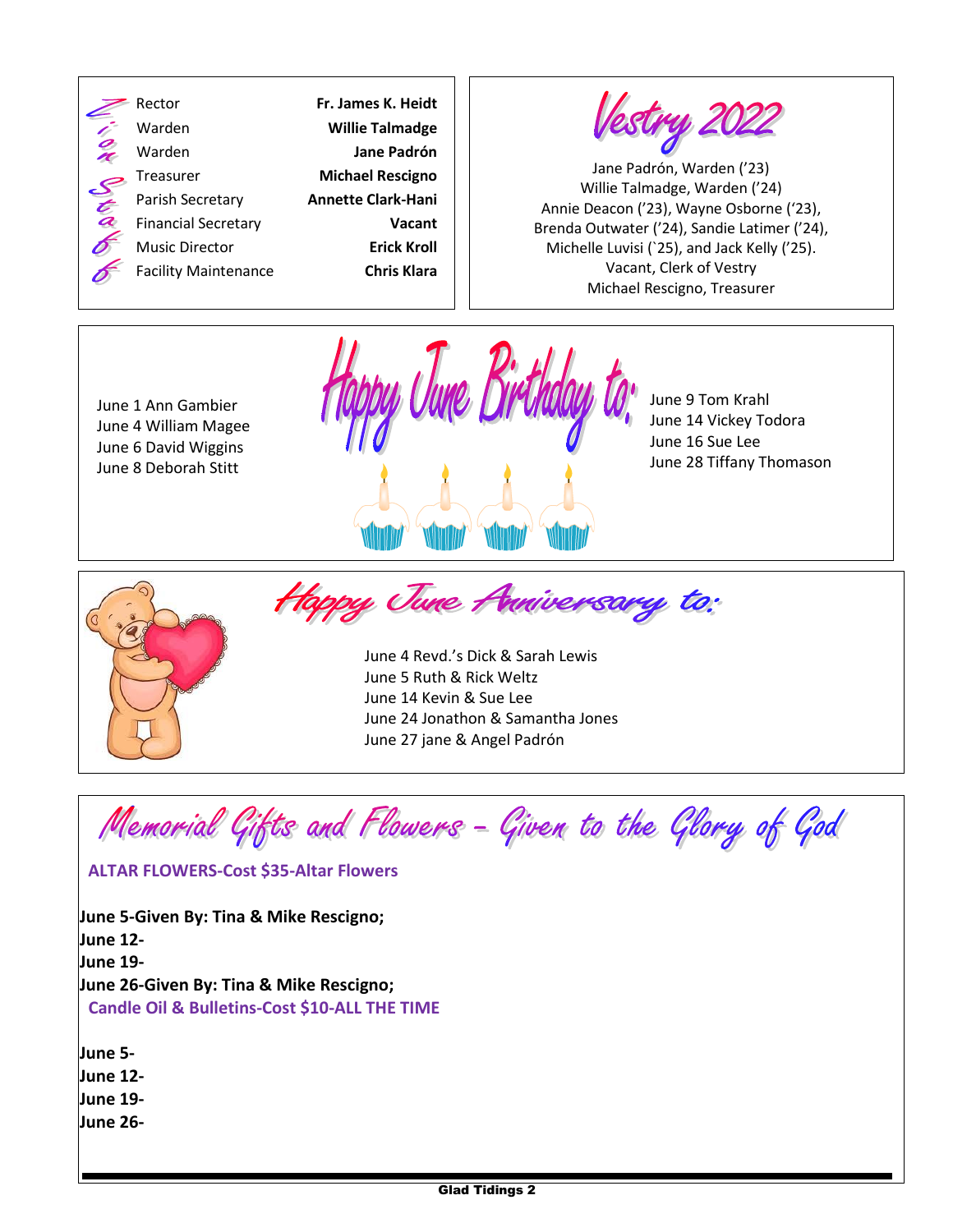Our Prager List

. *"Heavenly Father, watch over these your children, and grant that they may be restored to that perfect health which is yours alone to give, through Jesus Christ our Lord. Amen"*

Linda & John Hunter CJ Broughton

Sharon Parsons Catherine Zbiegien Anne Staple Brett McDonell Cindy DeProspero-Outwater Marion Sweet Shirley Reali David Dutcher Randy Jones Sr. Charles O'Neill Georgia Northup Anne Staple

*Though you cannot be with us in person at Zion Church, you are with us in thought and prayer.*

> At Home .....................................Charles O'Neill Catherine Zbiegien John & Linda Hunter



### \***THE PRAYER LIST HAS STARTED NEW AGAIN; IF YOU WOULD LIKE TO ADD NAMES TO THE LIST PLEASE CONTACT THE PARISH OFFICE. THANK YOU.**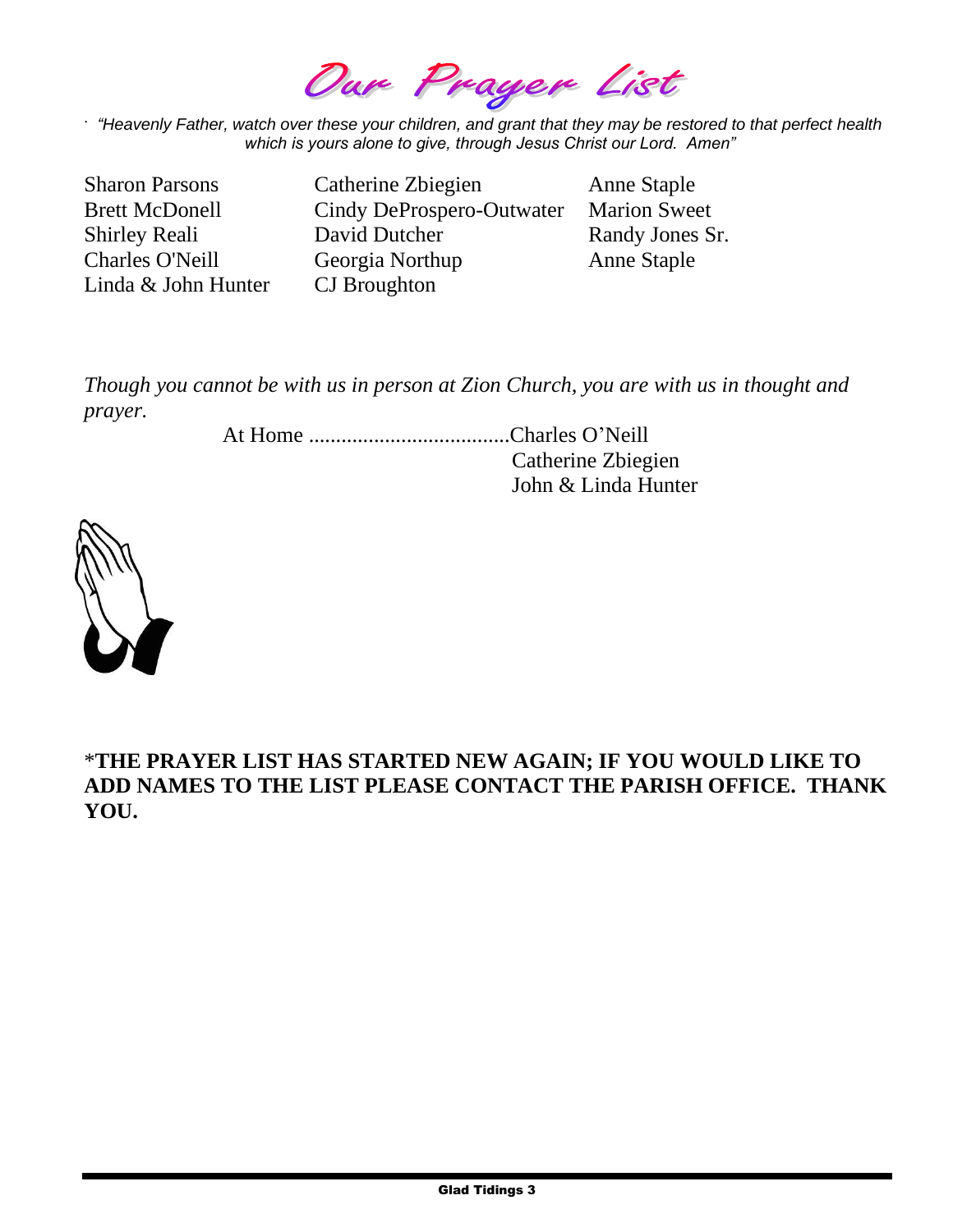Who's scheduled at a glance ...

**SCHEDULE FOR JUNE 1st SUNDAY: The Day of Pentecost: Whitsunday (WEAR RED) June 5, 2022-9AM-** *Holy Eucharist in Sanctuary & On Zoom*

Priest Fr. Jim Heidt **Lay Readers** Jane Padrón

Jennifer Swinney

**Acolyte** Jane Padrón **Altar Guild** Michelle Luvisi/Jane Padrón **Church Opener** Toby Werner-Month of June

> **2 nd SUNDAY: The First Sunday after Pentecost TRINITY SUNDAY June 12, 2022-9AM** *Holy Eucharist in Sanctuary & On Zoom*

Priest Fr. Jim Heidt **Lay Readers** Rick Weltz

Georgia Northup

Acolyte Rick Weltz

**Altar Guild** Brenda Outwater/Jane Mc Donell **Church Opener** Toby Werner-Month of June

> **3 rd SUNDAY: The Second Sunday after Pentecost: Proper 7 June 19, 2022-9AM—** *Holy Eucharist in Sanctuary & On Zoom*

**Priest** Fr. Jim Heidt

Lay Readers **Annette Clark-Hani** Cindy DeProspero-Outwater

**Acolvte** 

**Acolyte** Annette Clark-Hani **Altar Guild** Brenda Outwater/Jane McDonell **Church Opener** Toby Werner-Month of June

**4 th SUNDAY: The Third Sunday after Pentecost:**

**Proper 8**

**June 26, 2022-9AM—** *Holy Eucharist in Sanctuary & On Zoom* Priest Fr. Jim Heidt **Lay Readers** Wayne Osborne Meribeth Seaman **Acolyte** Wayne Osborne **Altar Guild** Harriet Brennan/Grace Millington **Church Opener** Toby Werner-Month of June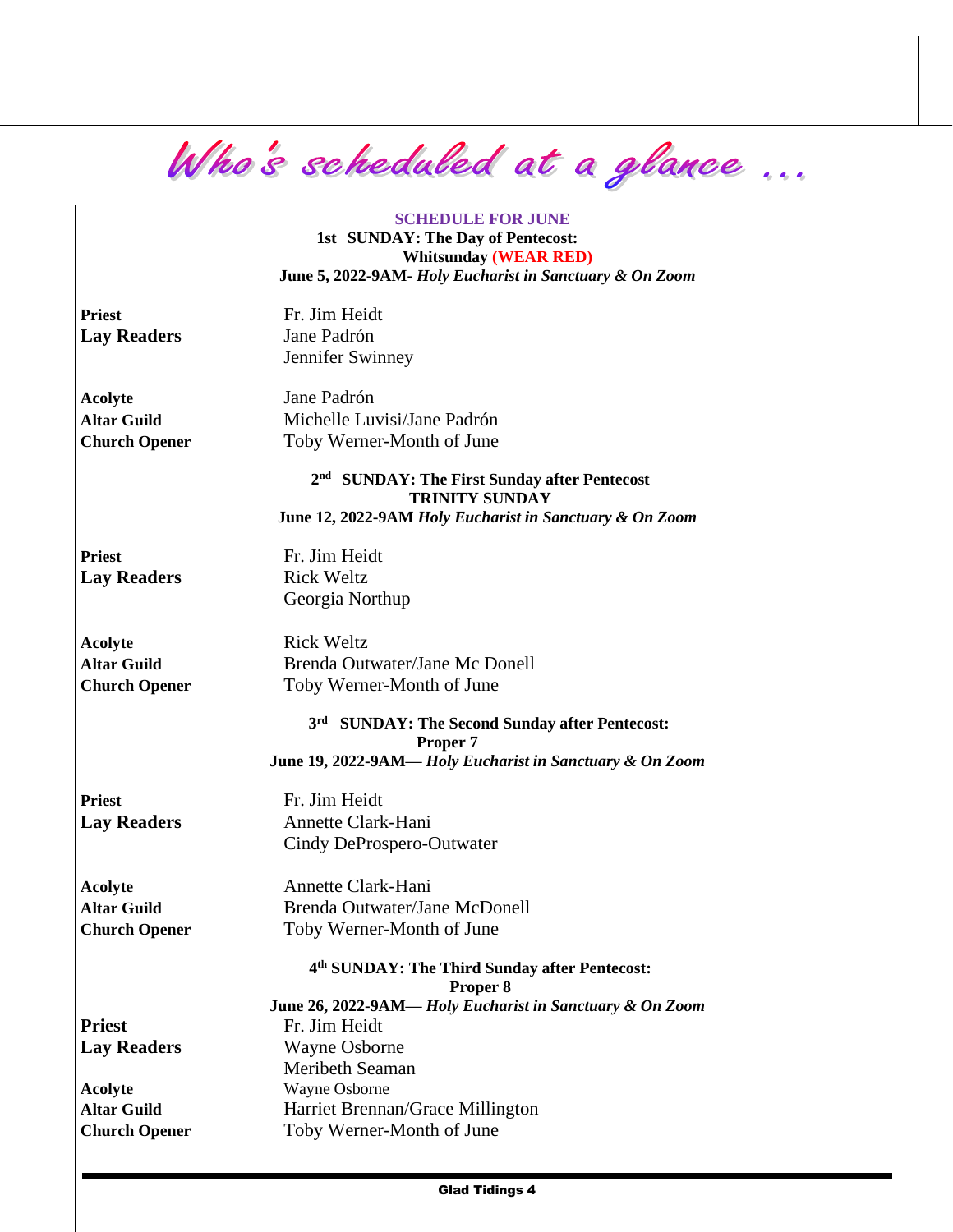## **ERICK KROLL'S FROM THE ORGAN BENCH**



I have finally gotten over the Covid and bronchitis I had the last two and a half months. Praise be to God!

Continuing on with the stops on our organ we come to a stop called Tierce. This word has become archaic nowadays, but it basically means a third. According to Webster's dictionary, tierce can mean three of a kind in poker; the third canonical hour (9:00 AM); an old liquid measure equal to 1/3 pipe (42 gallons); in fencing, the third position from which a lunge or parry can be made.

In organ nomenclature, a Tierce - designated as 1 3/5' - sounds two octaves and a third above the written note or seventeen natural (white) keys above middle C. On some organs, I have seen the word Seventeenth used in place of Tierce. This organ stop is always used in combination with foundation stops (8', and/or 4') to create a solo voice with lots of color sounding like a reed. The Tierce also rounds out a solo combination called a Cornet (pronounced cor-nay) that contains 8', 4', 2 2/3', 2' 1 3/5' pitches that is frequently used in pieces called Cornet Voluntaries.

Cheers, Erick



### **200th CELEBRATION MEETING**

The  $200<sup>th</sup>$  celebration meeting will take place on Wednesday, June 15<sup>th</sup> at 5:30 PM in Clarke Hall.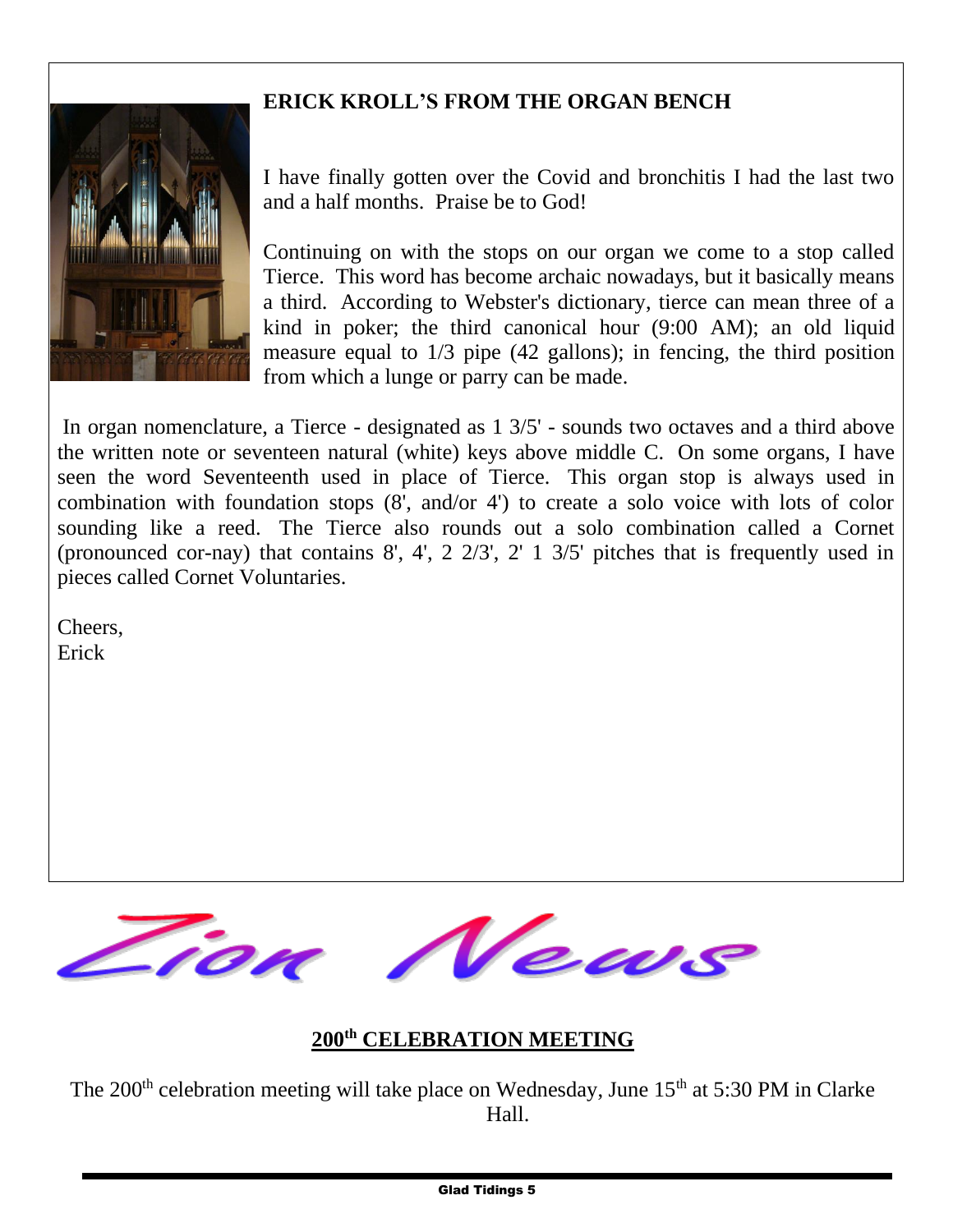### **COMMUNITY DINNER SCHEDULE**

June 25-Grilled Hot Dogs with assorted sides July 23-Fish Tacos August 27-Stuffed Peppers September 24-Corn & Potato Chowder October 22-Chicken Enchiladas November 19-Spaghetti with meat sauce December 19-Baked Mac & Cheese

**Now you can have an option of eating in or take out; so, when you make your reservation at 315 336-5170 or by e-mailing zionchurch@twcny.rr.com; please indicate if you want to eat-in or take out. Take-outs will be available on the days listed above from 4-6:30 PM and the Eat-In option will be from 5-6:30 PM. Thank You!**



# **ONE MORE PIC FROM MAINE**

Here is All Saints By the Sea, the Episcopal Church chapel on Bailey Island, Maine.

### **BAPTISM**

On Sunday, May 1<sup>st</sup> we had a baptism at Zion Episcopal Church. On that day Justin Stuart Jones was baptized; his parents are Jonathan & Samantha Jones.

### **PARISH OFFICE**

Even though the parish office will be closed from June  $9-14<sup>th</sup>$  while our secretary is on vacation; feel free to contact the office by either calling or e-mailing and if need be, you can make an appointment to come into the office. Thank You.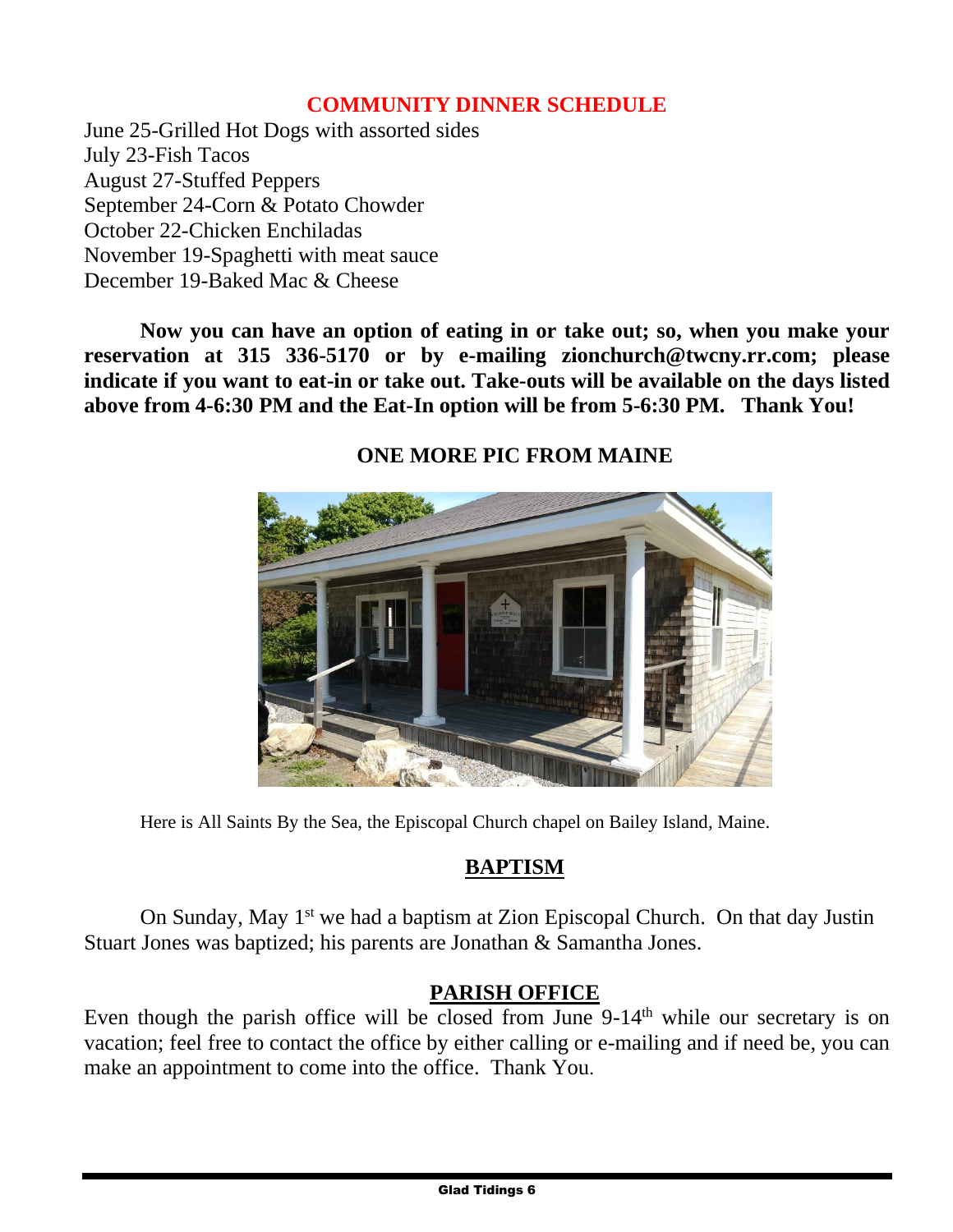### **STRAWBERRY PICKING**

As you may or may not know, we will be holding our Strawberry Festival on Saturday, July  $30<sup>th</sup>$  from 12 Noon to 3 PM. I will send out updates by e-mail when strawberry picking is available in the area. Please, pick, pick, pick, and by the end of the strawberry picking season we would like 125 quarts of strawberries. If you can't pick there are other ways to help out such as cleaning the strawberries, or make up a basket for our basket raffle, or new this year we will also include a bake sale. More details to follow.

### **Vestry Minutes Zion Episcopal Church April 25, 2022**

#### **Members:**

- *Present:* Fr. Heidt, Jane Padrón, Warden, Vestry persons: Jack Kelly, Michelle Luvisi, Brenda Outwater, Wayne Osborne, Annie Deacon, Sandie Latimer
- *Also present:* Mike Rescigno, Treasurer, Annette Clark-Hani, Clerk
- *Excused:* Willie Talmadge

### **Proceedings:**

- Meeting called to order at 6:03 PM.
- Opening prayer led by: Jack Kelly
- A motion to accept the Special vestry meeting minutes of March 17, 2022 as presented was made by: Wayne Osborne; Second by: Brenda Outwater; Motion passed.
- A motion to accept the Minutes of March 28, 2022 as corrected was made by: Brenda Outwater; Second by: Jane Padrón; Motion passed.
- A motion to approve the agenda as presented was made by: Brenda Outwater; Second by: Michelle Luvisi; Motion passed.

#### **Treasurer's Report:**

- Oral presentation included an explanation of "other income", including donations made by visitors, initial offering envelopes.
- Risk assessment takes place instead of an actual audit; cheaper and accepted by Diocese
- A motion to accept the treasurer's report as presented was made by: Brenda Outwater; Second by: Sandie Latimer; Motion passed.

### **Property:**

• Bell tower – estimate received to complete the stone mortar pointing will cost \$52,000.